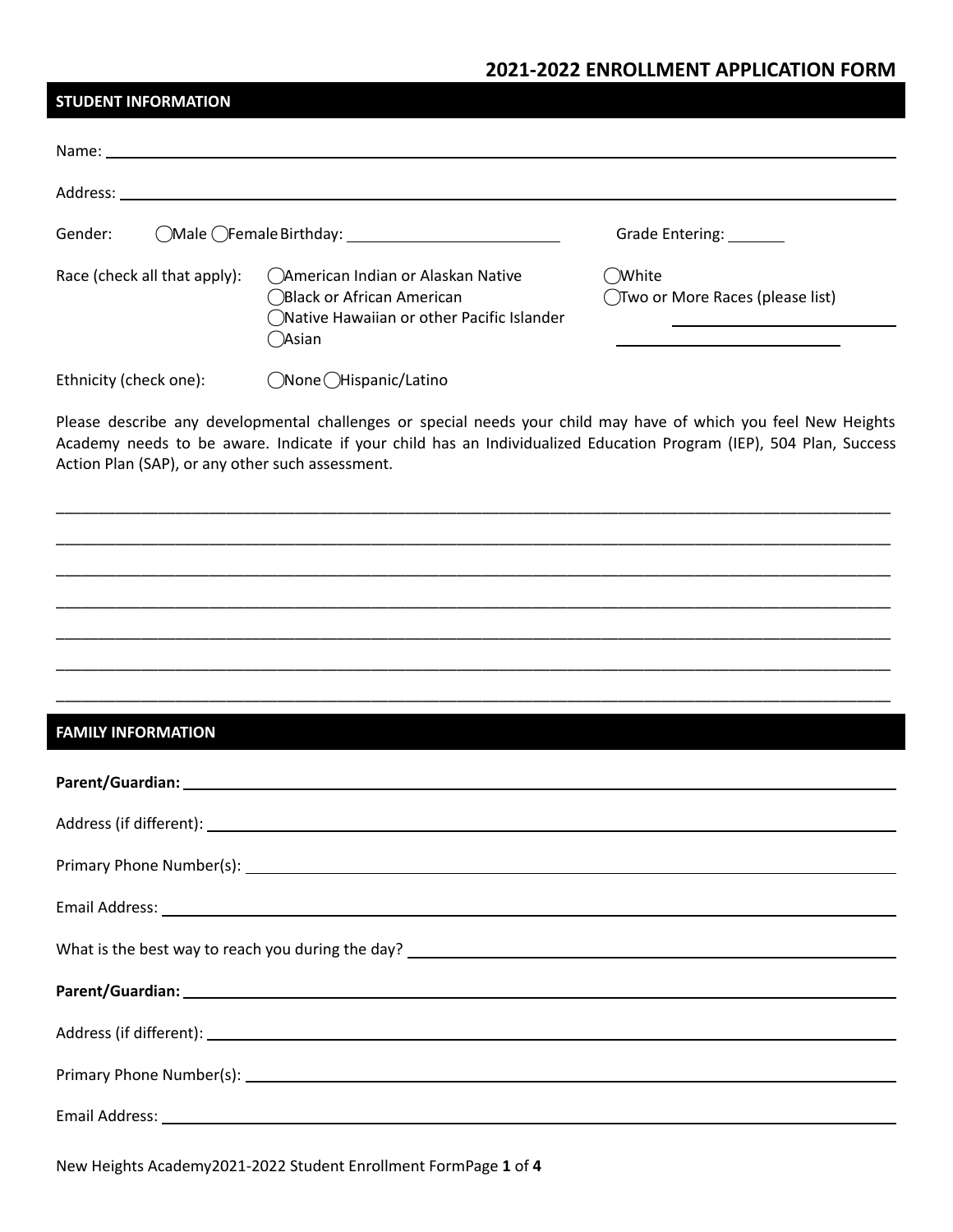| What is the best way to reach you during the day? _______________________________<br>Please list all siblings that will also be attending New Heights Academy: |                                 |
|----------------------------------------------------------------------------------------------------------------------------------------------------------------|---------------------------------|
|                                                                                                                                                                | Grade Entering: 1997            |
|                                                                                                                                                                | Grade Entering: _______________ |
|                                                                                                                                                                |                                 |
| Name:                                                                                                                                                          | Grade Entering: _____________   |

### **EMERGENCY CONTACT**

Please list those (other than parent/guardian) who are authorized to care for and pick up the student:

| Name | Phone | Relationship to Student |
|------|-------|-------------------------|
|      |       |                         |
|      |       |                         |
|      |       |                         |
|      |       |                         |
|      |       |                         |
|      |       |                         |
|      |       |                         |
|      |       |                         |

#### **MEDIA RELEASE**

"I grant to New Heights Academy (hereafter "the school") full permission to use any recording, image, photograph, voice, or likeness in connection with the school's student activities and other related efforts. I further understand and grant full permission for such content to be used in publications, electronic media, advertising, trade, and other lawful uses that further the efforts of the school. I understand that my name and my child's name will not appear in connection with any media containing my likeness or my child's likeness that may be used. I am granting this release freely and voluntarily, and am not relying on any inducements, promises, or representations made by the school, its employees, or its agents.

Furthermore, I release the school and its officers, representatives, licensees, employees, successors, assignees and their designees from any and all liability for any rights of action or claims deriving from rights granted to the school herein, including, but not limited to, any privacy rights, proprietary rights, and any rights to compensation. Such rights and permissions granted in this agreement shall extend to successors, assignments, and licensees of the school."

| $\bigcirc$ YES | $\bigcirc$ NO |
|----------------|---------------|
|                |               |

#### **NON-DISCRIMINATION POLICY**

New Heights Academy admits students of any race, color, national, and ethnic origin to all the rights, privileges, programs, and activities generally accorded or made available to students at the school. It does not discriminate on the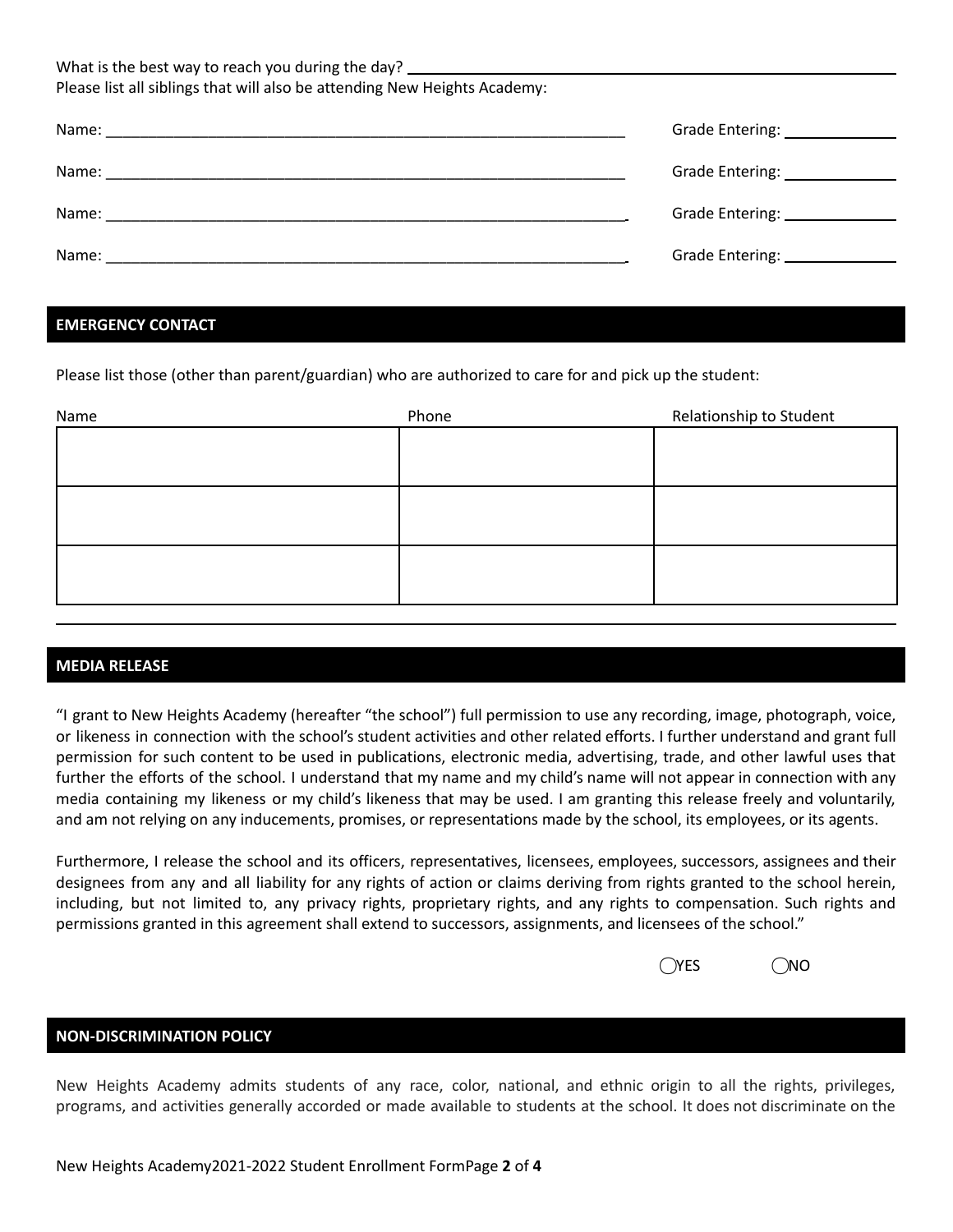basis of race, color, national, and ethnic origin in administration of its educational policies, admissions policies, scholarship and loan programs, and athletic and other school-administered programs.

#### **FOR STUDENTS ATTENDING OUR BEFORE AND AFTER SCHOOL PROGRAM AND/OR SUMMER CAMP**

**NOTE:** If your child will be attending our Before and After School Program and/or Summer Camp, please fill out the additional information below. If your child will only be attending our day school, please continue to the "Statement of Understanding and Cooperation" section on the following page.

| Has your child participated in our Before and After School Program and/or Summer Camp before? | $OYES$ $ONO$ |  |
|-----------------------------------------------------------------------------------------------|--------------|--|
|                                                                                               |              |  |

If your child has not participated in any of our programs, but has had other such experience, please describe:

If your child has any interests, please describe:

If your child has any fears or dislikes, please describe:

Please briefly describe your child's habits, personality, and abilities:

Please describe the child's living situation: \_\_\_\_\_\_\_\_\_\_\_\_\_\_\_\_\_\_\_\_\_\_\_\_\_\_\_\_\_\_\_\_\_\_

Please share any additional information that may help us better serve your child: \_\_\_\_\_\_\_\_\_\_\_\_\_\_\_\_\_\_\_\_\_\_\_\_\_\_\_\_

#### **Please fill in the times for each day your child will be attending our programs:**

|                      | <b>MONDAY</b> | <b>TUESDAY</b> | WEDNESDAY | <b>THURSDAY</b> | FRIDAY |
|----------------------|---------------|----------------|-----------|-----------------|--------|
| <b>BEFORE SCHOOL</b> |               |                |           |                 |        |
| AFTER SCHOOL         |               |                |           |                 |        |
| <b>SUMMER CAMP</b>   |               |                |           |                 |        |